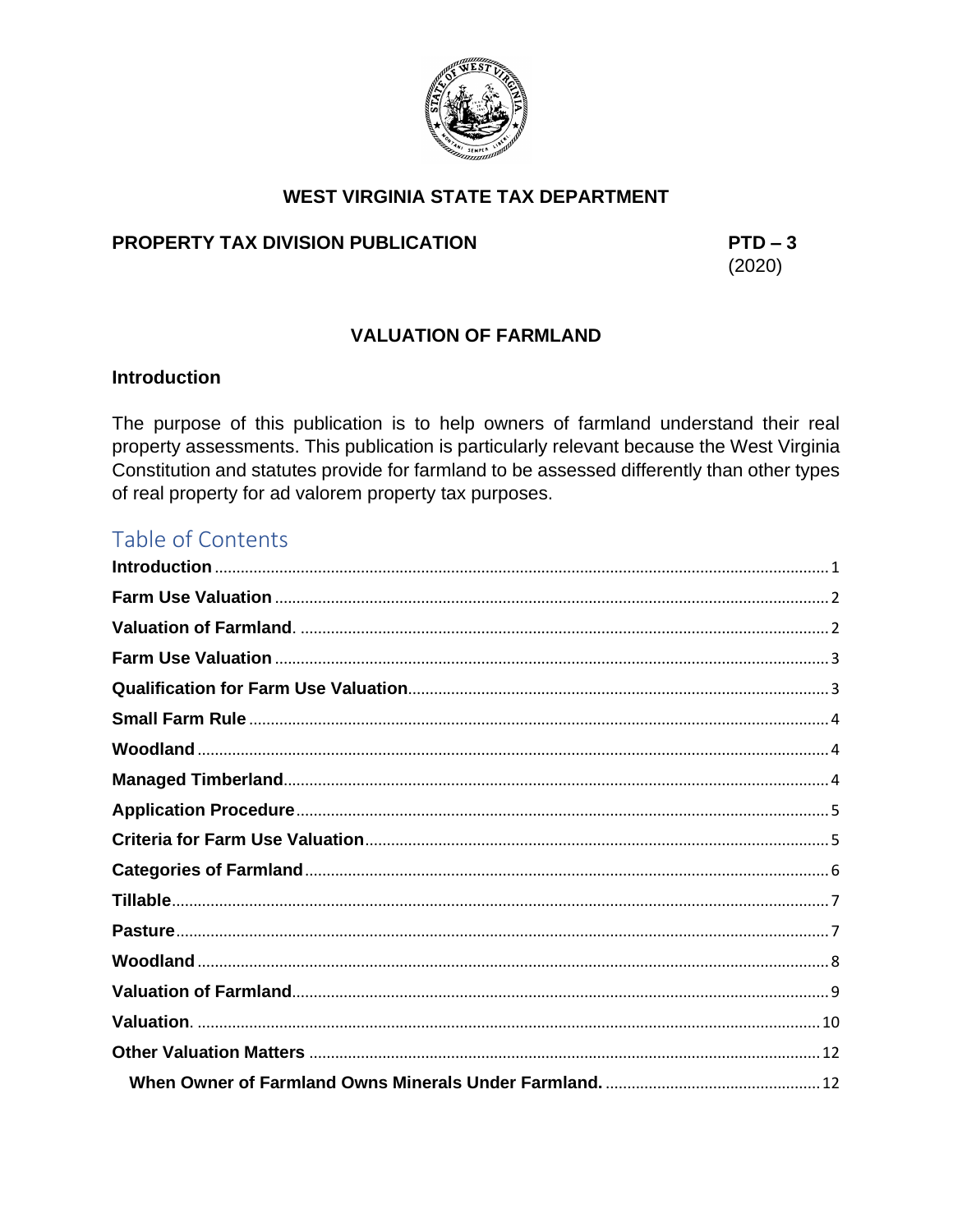| When Owner of Farmland Does Not Own the Minerals Under Farmland 12 |  |
|--------------------------------------------------------------------|--|
|                                                                    |  |
|                                                                    |  |
|                                                                    |  |
|                                                                    |  |
|                                                                    |  |
|                                                                    |  |
|                                                                    |  |
|                                                                    |  |
|                                                                    |  |
|                                                                    |  |
|                                                                    |  |
|                                                                    |  |
|                                                                    |  |

### <span id="page-1-0"></span>**Farm Use Valuation**

Farms in West Virginia are valued using a special method of valuation whether the farm is operated by the owner or the owner's bona fide tenant. This publication explains this special valuation method and how one applies for farm use valuation.

An application for farm use valuation must be submitted annually, on or before the first day of September of the calendar year, to the assessor of the county in which the farm is located.

When the farmland is located in two or more counties, the application must be filed in each county.

#### <span id="page-1-1"></span>**Valuation of Farmland**.

County Assessors are required to appraise farm real property at its fair and reasonable value for farming purposes regardless of what the value of the property might be if the property were used for some other purpose. Appraised value is determined by giving consideration to the fair and reasonable income the farmland might be expected to earn in the locality wherein situated, if rented. The fair and reasonable value for farming purposes is deemed to be the market value of the farmland for appraisement purposes. W. Va. Code § 11-1A-10(a). Assessed value is 60 percent of appraised value of the farmland.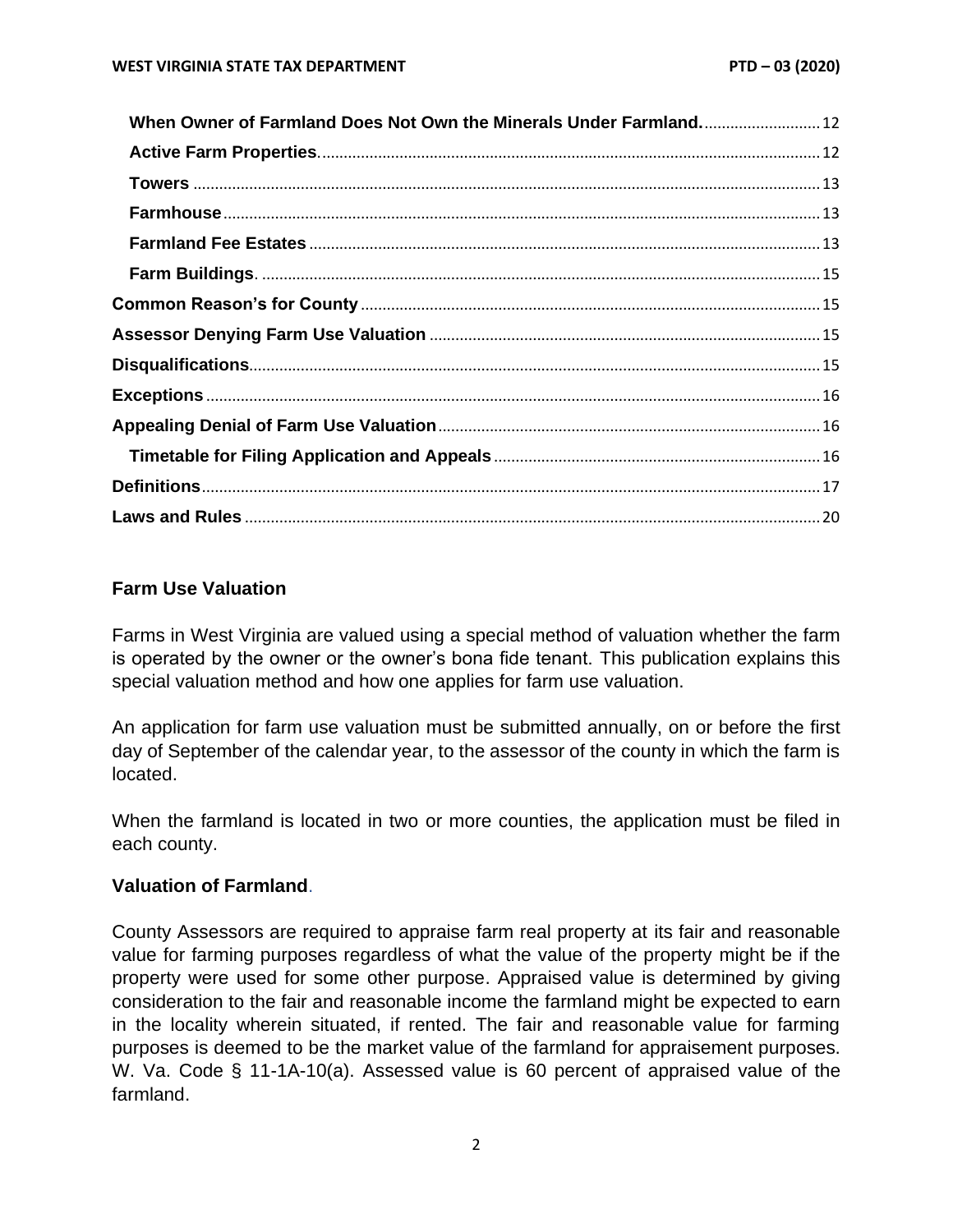Please note that a person is not engaged in farming if the person is primarily engaged in forestry or growing timber.

Additionally, a corporation is not engaged in farming unless its principal activity is the business of farming. In the event that the controlling stock interest in the corporation is owned by another corporation, the corporation owning the controlling interest must also be primarily engaged in the business of farming. W. Va. Code § 11-1A-10(b).

### <span id="page-2-0"></span>**Farm Use Valuation**

Farm use valuation ("FUV") is a special valuation method applied by the county assessor to property that is actively farmed. It is not an exemption from property taxes, although it may result in a lower tax bill than if the property is appraised at its fair market value. Property that is actively being used for farming purposes is treated as Class II property for tax levying purposes. This is the same classification as owner-occupied residential property.

Farmland that qualifies for the special valuation method will be appraised at its value for farming purposes only. Farmland that does not qualify for this special method of valuation method will be appraised at its fair market value, but it will remain Class II property for levy purposes.

### <span id="page-2-1"></span>**Qualification for Farm Use Valuation**

In general, to qualify for farm use valuation, each of the following criteria must be met:

- The property must consist of five (5) or more acres; and
- The property must be used to annually produce agricultural products with a value of \$1,000 or more, for use, consumption or sale.

"Agricultural products" include plants and/or animals that are raised by cultivation of the soil or animal husbandry, for human consumption or other use. It also includes horticulture and nursery products, such as bedding plants for resale or Christmas trees.

Wildlife and wild forest products are not considered agricultural products, nor is commercially harvested timber. Likewise, animals that are bred or kept as pets, including pleasure horses, are not considered farm animals.

For more information, see the Legislative Rule on Valuation of Farmland, Title 110, Series 1A of the West Virginia Code of State Rules which is available at the Secretary of State's website:<http://apps.sos.wv.gov/adlaw/csr/rule.aspx?rule=110-01A>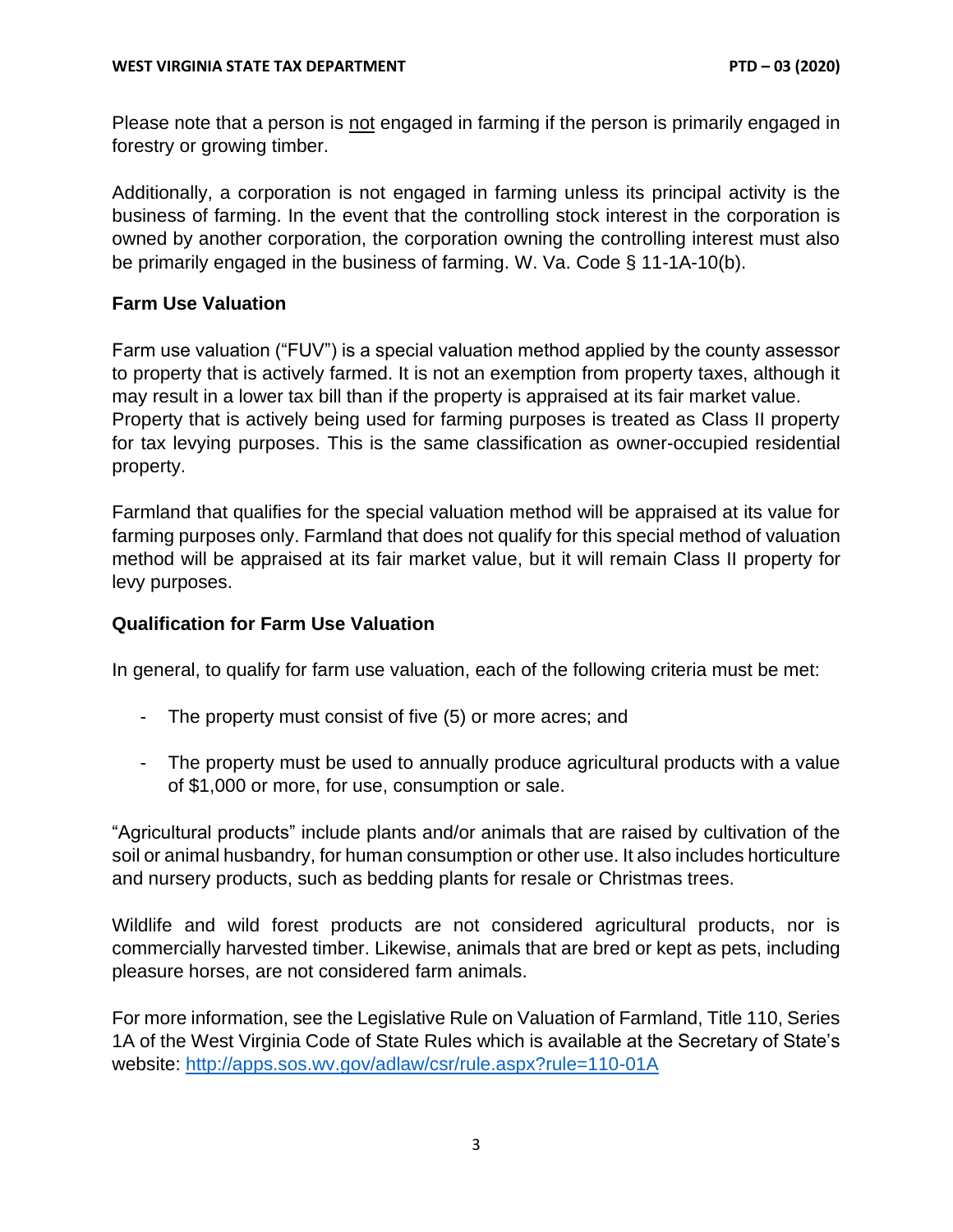### <span id="page-3-0"></span>**Small Farm Rule**

Property consisting of less than five acres may still qualify for farm use valuation, but the owner, or bona fide tenant, must be able to show actual annual sales of farm produce with a value of at least \$500.

### <span id="page-3-1"></span>**Woodland**

Generally, woodland is not eligible for farm use valuation. However, woodland that is a part of an overall farming operation is eligible if it is contiguous to the actively farmed land, or, if it is noncontiguous but in close proximity to the farmland, and the woodland is appurtenant to the farming operation -- that it somehow contributes to the farming operation.

The county assessor may take into account the ratio of farmland to woodland in determining whether the woodland may be treated as a part of the farm, but there is no fixed rule as to what the minimum acceptable ratio is. The assessor has discretion to make these determinations on a case-by-case basis.

The value of woodland products, in relatively small quantities, may be counted towards meeting the minimum production value required for farm use valuation. Woodland products include such things as wild mushrooms or other food items found on the land that are not the products of cultivation. The phrase "relatively small quantities" is not a defined term and what it means is left to the discretion of the county assessor.

If the value of timber sold from farm woodland exceeds the value of the agricultural production, then the woodland will be assessed as commercial timberland for that year, and the farmland will be assessed separately.

#### <span id="page-3-2"></span>**Managed Timberland**

Land that is certified by the Division of Forestry as "managed timberland" is not eligible for farm use valuation. If it is part of a single tract that otherwise qualifies for farm use valuation, the portion that is certified managed timberland is assessed separately as managed timberland. Separate tax bills will be issued for the managed timberland and for the farmland.

It is sometimes advantageous to have woodland certified as managed timberland because that may result in a lower assessed value than the land would receive if it were valued as farmland. However, farmland is Class II property for tax levy purposes while managed timberland is Class III or Class IV property depending upon whether the property is located within or outside a municipality.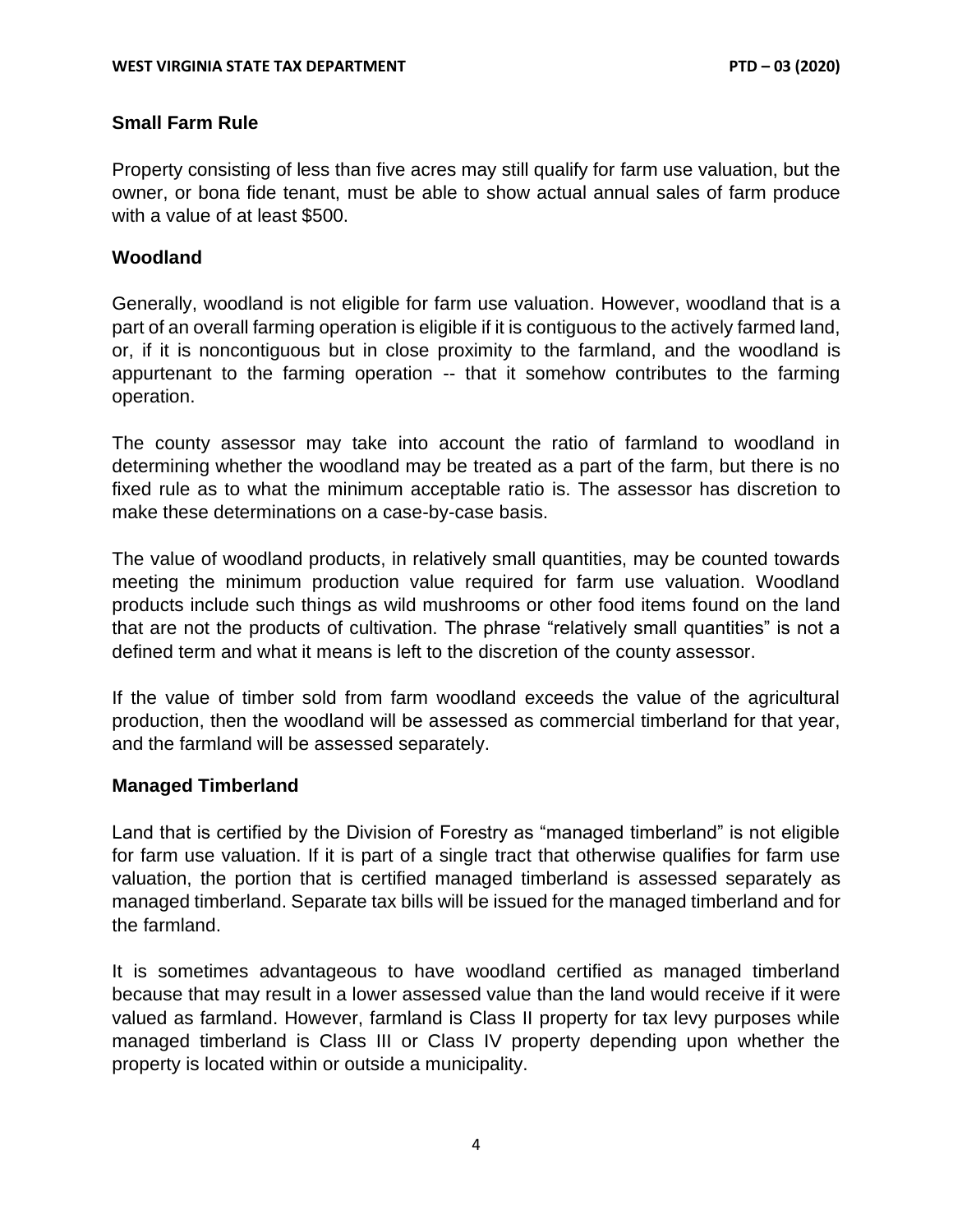The Legislative Rule for managed timberland recognizes that only part of a tract may be managed timberland. In that situation, the balance of the tract is to be valued by the county assessor. See CSR 110-1H-11.6.1.

### <span id="page-4-0"></span>**Application Procedure**

In order to have farmland appraised at its farm use value, the owner, or bona fide tenant, of the property must annually file with the county assessor the West Virginia State Farm Census and Farm Use Valuation Application.

- The application must be filed with the county assessor on or before September 1 of the then current calendar year.
- "Filed" means that the application must be received by the assessor on or before the first day of September. The so-called "mailbox rule" (postmark date) does not apply here.
- The application filed with the county assessor on or before September 1 of the calendar year is for the next property tax year that begins on January 1 of the next calendar year.
- All sections of the application must be completed for it to be considered a valid application.
- The application must be signed by the farm owner or bona fide tenant.

### <span id="page-4-1"></span>**Criteria for Farm Use Valuation**

The following factors are indicative of, but are not conclusive in determining, whether lands which appear to be actively devoted to farm or agricultural use are in fact bona fide farms:

1. Present and past use of the land and, in particular, the use of the land during the calendar year immediately preceding the then current tax year in which the application for farm use valuation is filed with the county assessor.

2. Participation in governmental or private agricultural programs such as soil conservation, farmland preservation or federal farm lending agencies.

3. Extent of production for sale of plants, livestock and food for human and animal consumption.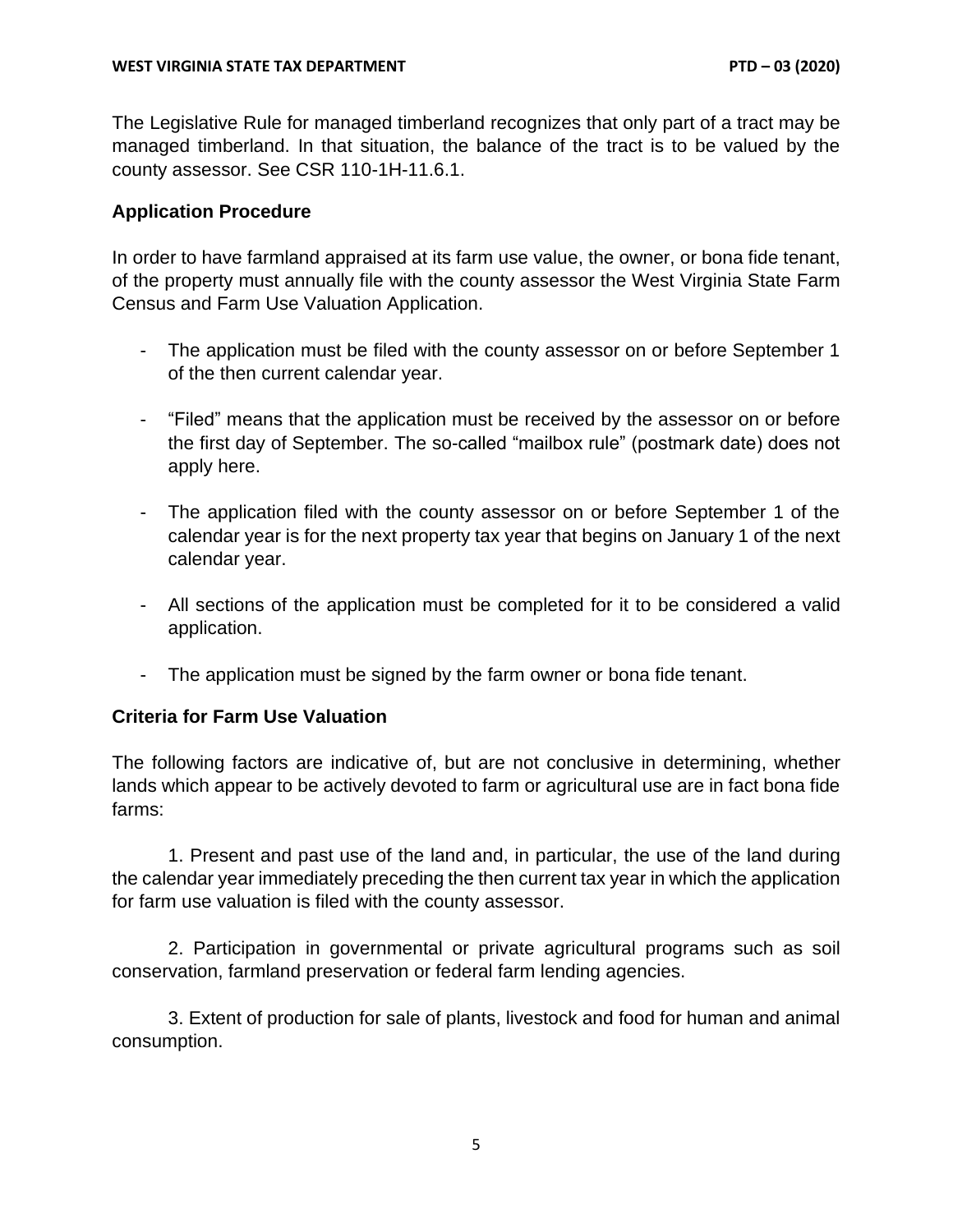4. Size of the parcel or parcels farmed. In particular, whether the size is economically compatible with the agricultural use to which the land is purportedly devoted.

5. The amount of acreage in crops, pasture and woodland.

6. The amount of livestock or poultry maintained on the land.

7. Whether or not the farmer practices "custom farming" on the land in question.

8. The inventory of farm equipment and the condition thereof.

9. The number, type, utility and condition of farm buildings on the land.

10. The ratio of farm or agricultural use of the land to other uses of the land.

11. The occurrence of multiple sales for nonfarm uses of parcels out of a larger tract of land on which farming occurs. The marketing of land as evidenced by such sales is strong, but not conclusive, evidence that the property is not a bona fide farm.

12. Woodland is considered land of a bona fide farm only if:

a. It is part of or appurtenant to a tract of land which is determined by the assessor to be actively devoted to farm or agricultural use; or

b. It is contiguous to or operated in common with a tract of land in the same ownership which has been determined by the assessor to be actively devoted to agricultural use, and such woodland is not used primarily in commercial forestry or the growing of timber for commercial purposes or any nonfarm use.

#### <span id="page-5-0"></span>**Categories of Farmland**

Farmland is divided into three (3) categories according to the utility or use of the land.

Farmland is categorized as:

(1) Tillable. - The term "tillable land" means land used or usable and intended for use in raising crops.

(2) Pasture. - The term "pastureland" means used or usable and intended for use in grazing livestock.

(3) Woodland. - The term "woodland" means land used for growing timber.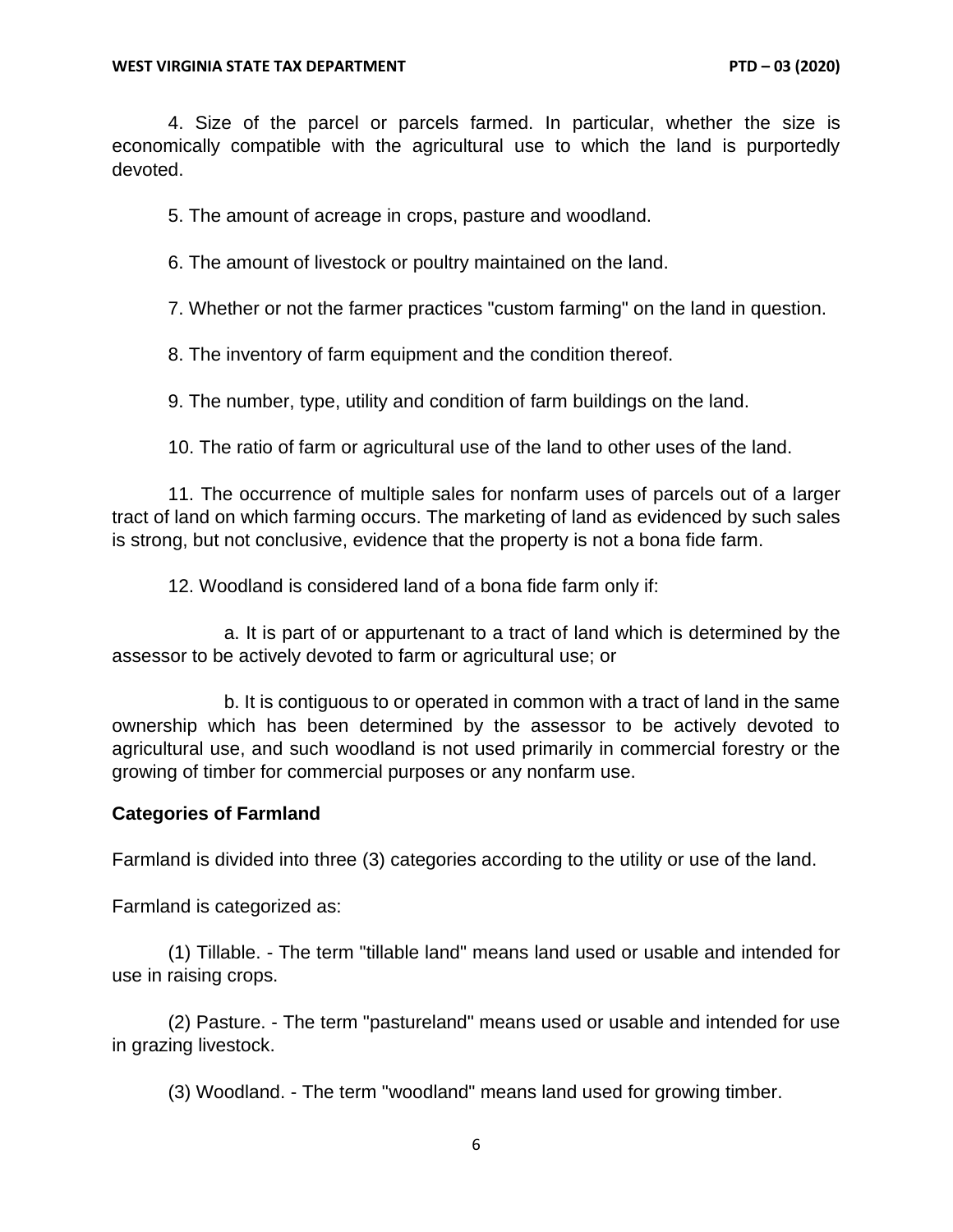Each of these three (3) categories is divided into five (5) subcategories which grade the property according to quality and fitness for the particular utility or use category to which it has been classified. These subcategories and designated "Grade A" through "Grade E." Land having less than the highest quality and fitness is classified as "Grade B" through "Grade E " "Grade E" being the lowest quality and fitness classification.

Any given tract of land may fall into any number of these categories and subcategories in accordance with the actual use to which the land is suited.

#### <span id="page-6-0"></span>**Tillable**

Tillable land is categorized into five (5) grades.

Grade "A" land is good loam soil that is easy to work (a tract approximately ten (10) acres or more in one (1) continuous parcel) and can be cultivated safely with ordinary good farm methods. Grade "A" land is nearly level and there is little or no erosion.

Grade "B" land is level to rolling and can be cultivated safely with ordinary good farm methods. The soil may need lime or fertilizing. The bottom land may need improved drainage.

Grade "C" land is also level to rolling crop land. The drainage of the property is generally good. A small amount of erosion may be taking place. This land can be cultivated with care. It needs contour strip cropping usually best suited for hay and other grass crops. This type of property may be cut into smaller sections due to some sort of natural or man-made obstructions.

Grade "D" land -is good hillside farmland; 80 percent of this land can be farmed with a tractor. The soil is generally of a good quality and the drainage is good. This type of land is generally best suited for the raising of hay.

Grade "E" land is very steep hillside that is too steep to farm with modern farm machinery. The soil is generally of a poor quality and its cultivation may cause severe erosion.

#### <span id="page-6-1"></span>**Pasture**

Pastureland is categorized into five (5) grades.

Grade "A" pastureland could be used for either pasture or crop land. Its topography is level to rolling. The land can be clipped with a tractor; lime and fertilizer can be applied with modern farm equipment. The drainage of the property will be good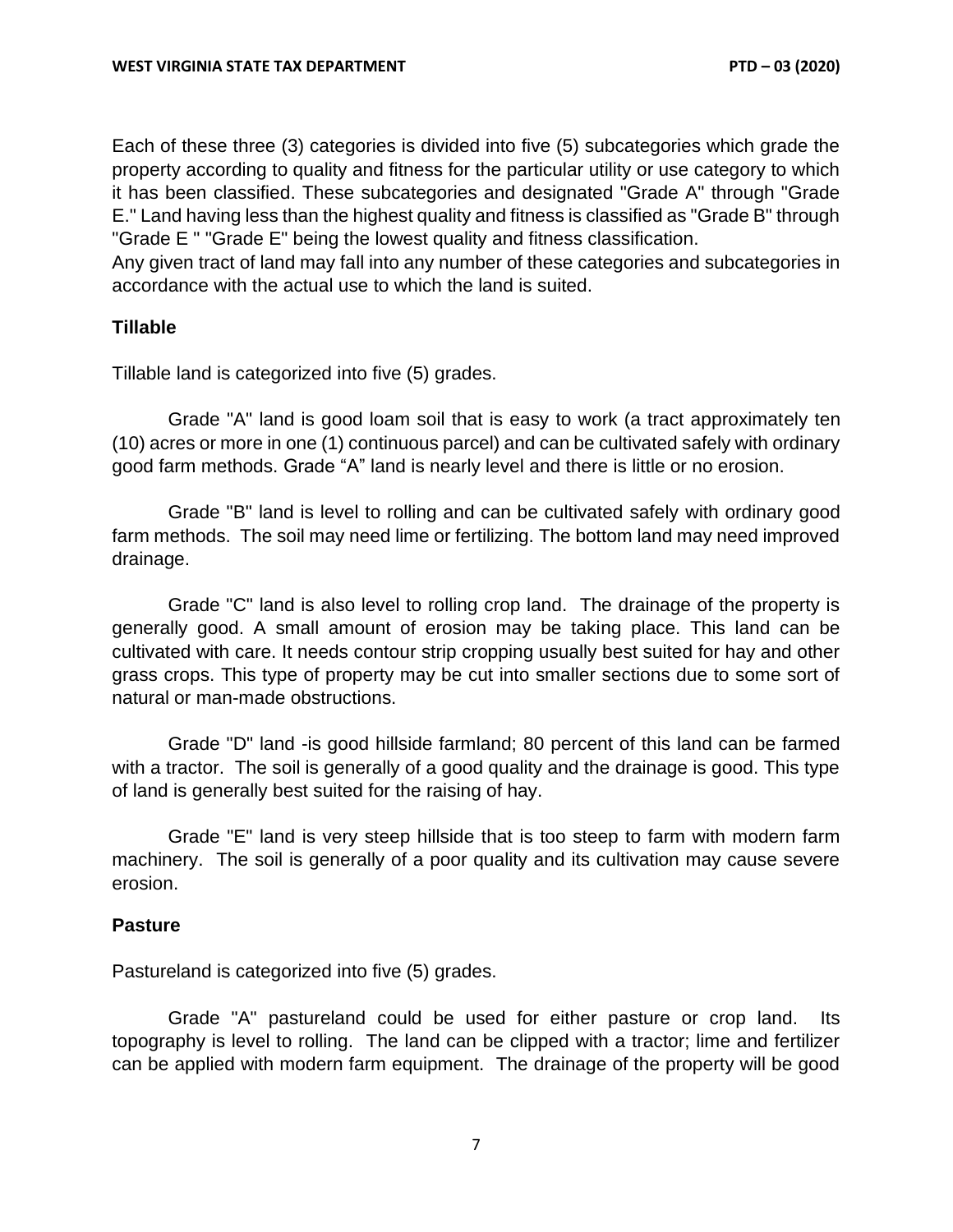and the soil will be good quality. The land is clear of any significant overgrowth such as excess trees or brush.

Grade "B" pastureland is of similar nature to Grade "A" pastureland except that the quality of the soil is not good. The size of the parcel will be small. This type of land is generally not suitable for tilling and generally best suited for use as permanent pasture.

Grade "C" - This land will generally have a moderate amount of erosion. The topography of the land will be average.

Grade "D" - This land is generally hillside pasture that has a very steep degree of slope. The pasture will generally have some natural obstruction such as overbrush, etc. The type of soil is generally of poor quality.

Grade "E" - This land is generally very steep and there may be a mixture of overbrush and pasture throughout. Brush must be cleared with hand tools. The soil consistency is generally of poor quality; lime or fertilizer is seldom applied to this type of land and then only with hand tools.

#### <span id="page-7-0"></span>**Woodland**

Woodland is categorized into five (5) grades:

Grade "A" woodland land is adaptable, upon clearing, for use as tillable land or pasture. The topography of the land will be level to slightly rolling. The soil type is generally of loam quality. There will be a stand of trees of commercial species.

Grade "B" woodland is also level to rolling. It is adaptable for other profitable uses. There may be a minimal amount of erosion. The soil is generally of a good quality.

Grade "C" woodland is land that due to its topography is best used for the growing of timber. The land includes a stand of sound trees of commercial species in good form.

Grade "D" woodland is land that due to its topography is generally not economically feasible to use for anything other than growing trees. There may be some erosion of the soil.

Grade "E" woodland that generally has a steep topography and is generally land from which it is difficult to harvest the timber. This land generally has poor soil quality.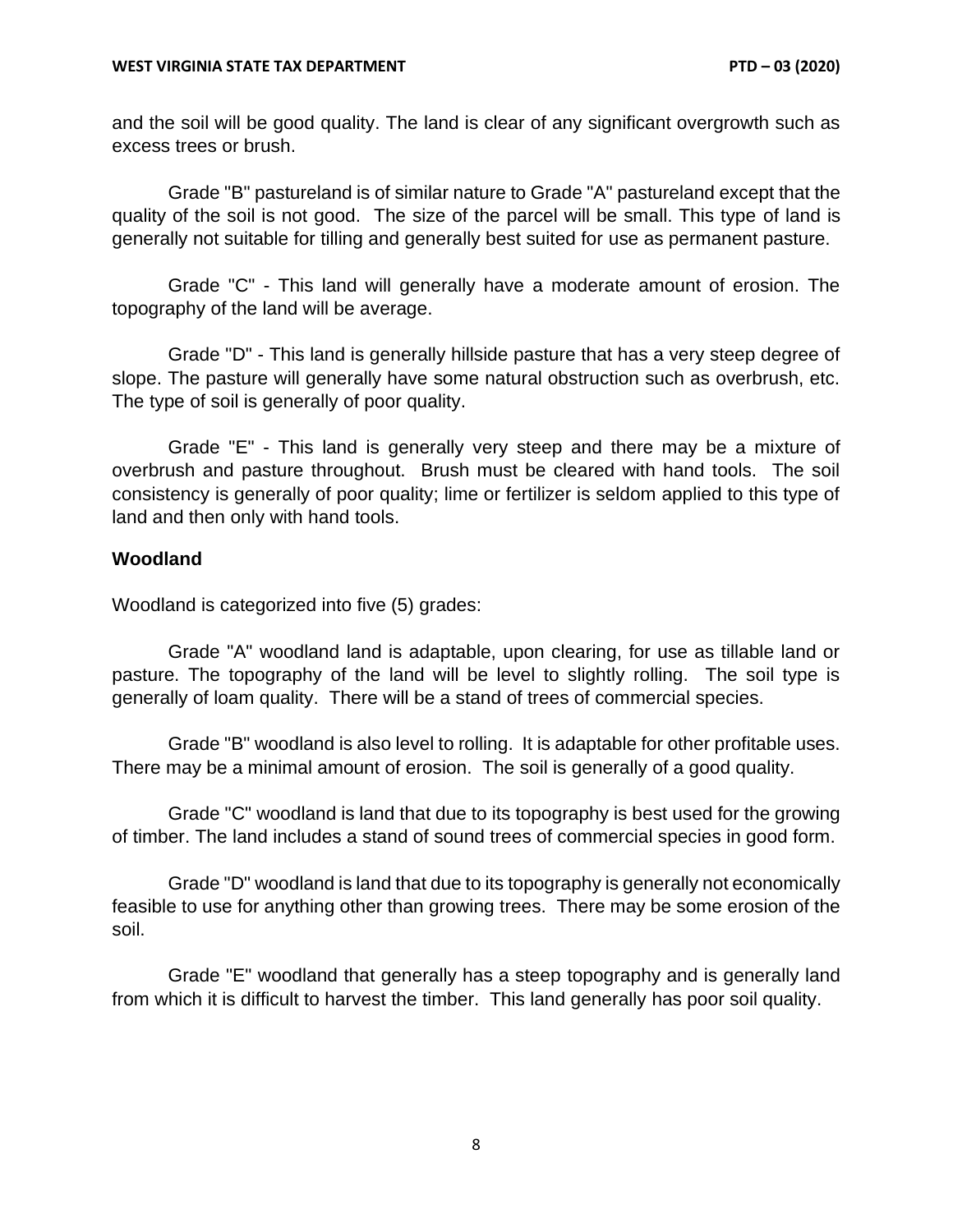### <span id="page-8-0"></span>**Valuation of Farmland**

The true and actual value of all farms used, occupied and cultivated by their owners or bona fide tenants is arrived at according to the fair and reasonable value of the property for the purpose for which it is actually used regardless of what the value of the property would be if used for some other purpose. The true and actual value is arrived at by giving consideration to the fair and reasonable income which the farm might be expected to earn if rented under normal conditions in the locality wherein situated.

The following factors shall be indicative of, but not conclusive in determining, whether lands which appear to be actively devoted to farm or agricultural use are in fact bona fide farms:

1. Present and past use of the land, in particular, the use during the year immediately preceding the then current tax year.

2. Participation in governmental or private agricultural programs such as soil conservation, farmland preservation or federal farm lending agencies.

3. Extent of production for sale of plants, livestock and food for human and animal consumption.

4. Size of the parcel or parcels farmed. In particular, whether such size is economically compatible with the agricultural use to which the land is purportedly devoted.

5. The amount of acreage in crops, pasture and woodland.

6. The amount of livestock or poultry maintained thereon.

7. Whether or not the farmer practices "custom farming" on the land in question.

8. The inventory of farm equipment and the condition thereof.

9. The number, type, utility and condition of farm buildings.

10. The ratio of farm or agricultural use of the land to other uses of the land.

11. The occurrence of multiple sales for nonfarm uses of parcels out of a tract. The marketing of land as evidenced by such sales shall be strong, but not conclusive, evidence that the property is not a bona fide farm.

12. Woodland shall be considered land of a bona fide farm only if: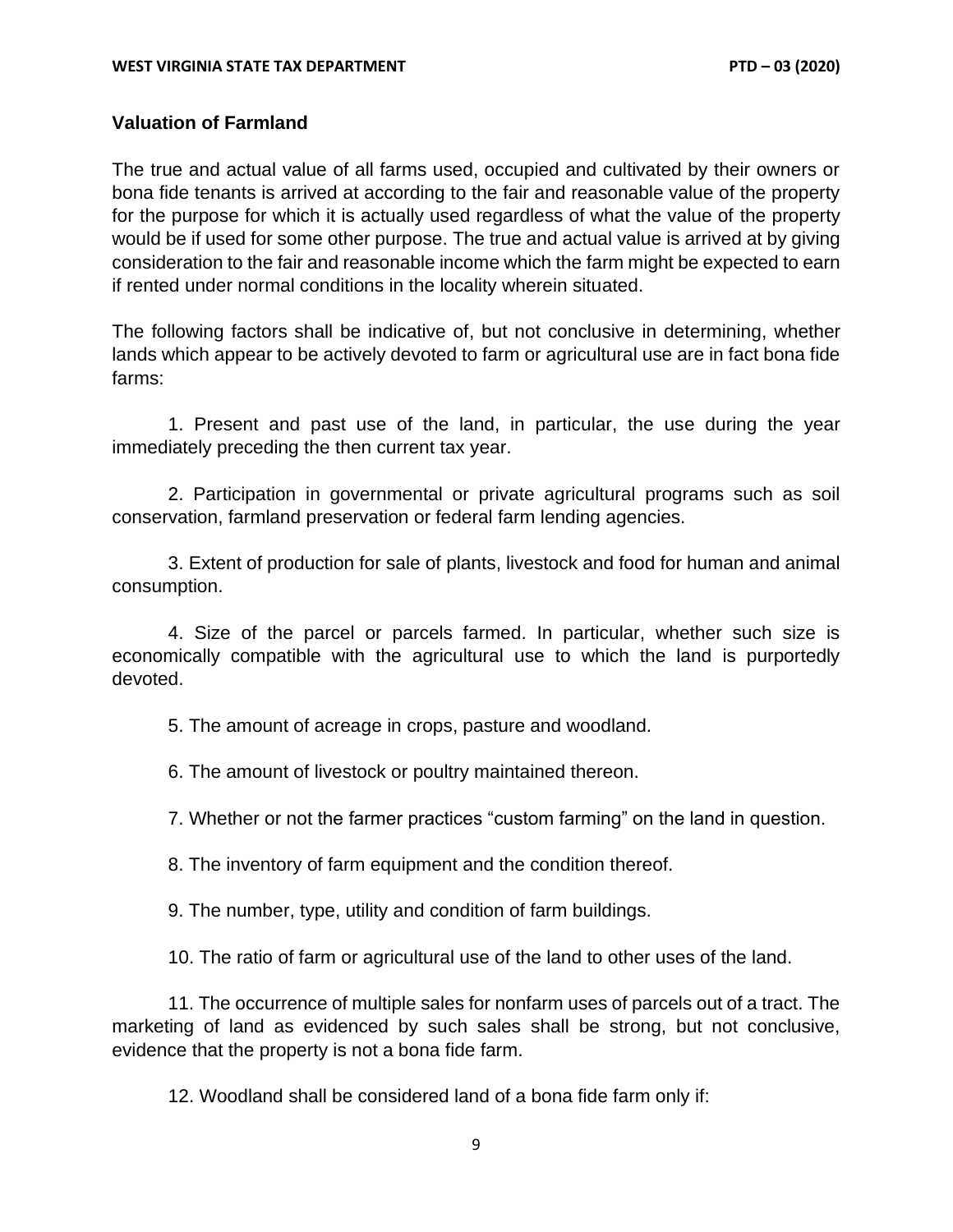a. It is part of or appurtenant to a tract of land which is determined by the assessor to be actively devoted to farm or agricultural use; or

b. It is contiguous to or operated in common with a tract of land in the same ownership which has been determined by the assessor to be actively devoted to agricultural use, and such woodland is not used primarily in commercial forestry or the growing of timber for commercial purposes or any nonfarm use.

### <span id="page-9-0"></span>**Valuation**.

1. **Farmland**. - Farmland shall be classified based upon its actual farm use in the categories illustrated in Appendix 1. Rental amounts by class shall be assigned to each class of land on a per acre basis. The per acre rental value shall be capitalized to yield an appraised value per acre. The appraisal value per acre thus determined shall be multiplied by the number of farm surface acres to yield the appraised value of farmland. This value shall be the farm use value as required by W. Va. Code §11-1A-10.

2. **Farm Buildings**. - Rental value of farm buildings and other improvements on the farmland, shall be valued by determining the replacement cost of the building or structure by usual farm construction practices, and farm labor standards and subtracting therefrom depreciation. Both of these determinations shall be made in accordance with the Tax's Department's real property appraisal manual as filed in the State Register in accordance with Chapter 29A of the Code of West Virginia, 1931, as amended, and as it relates to agricultural buildings and structures. One (1) acre of land shall be assigned to all buildings as a unit situate on the property, regardless of the actual acreage occupied by such buildings and shall be appraised at its farm-use valuation based on the highest class of farmland present on the farm.

3. **Timber & Other Natural Resources**. - Minerals, timber and other natural resources on or under farmland subject to farm use valuation will (except for woodlots) be valued based upon the following circumstances, except that timber managed in accordance with Section 2.6.4.2.b of the Legislative Rule shall be subject to farm use appraisal only.

a. Fee estates which include natural resources, where income is not derived from such natural resource(s), shall be subject to farm use valuation only. Such natural resource(s) as may underlie or be present on such fee estates shall not be valued so long as income is not derived therefrom.

b. Fee estates which include natural resources, where income is derived from such natural resource(s), shall be valued as follows:

1. Fee estates where the annual wholesale value of farm commodities or products, as enumerated in Section 2.5 of these regulations is fifty percent (50%) or more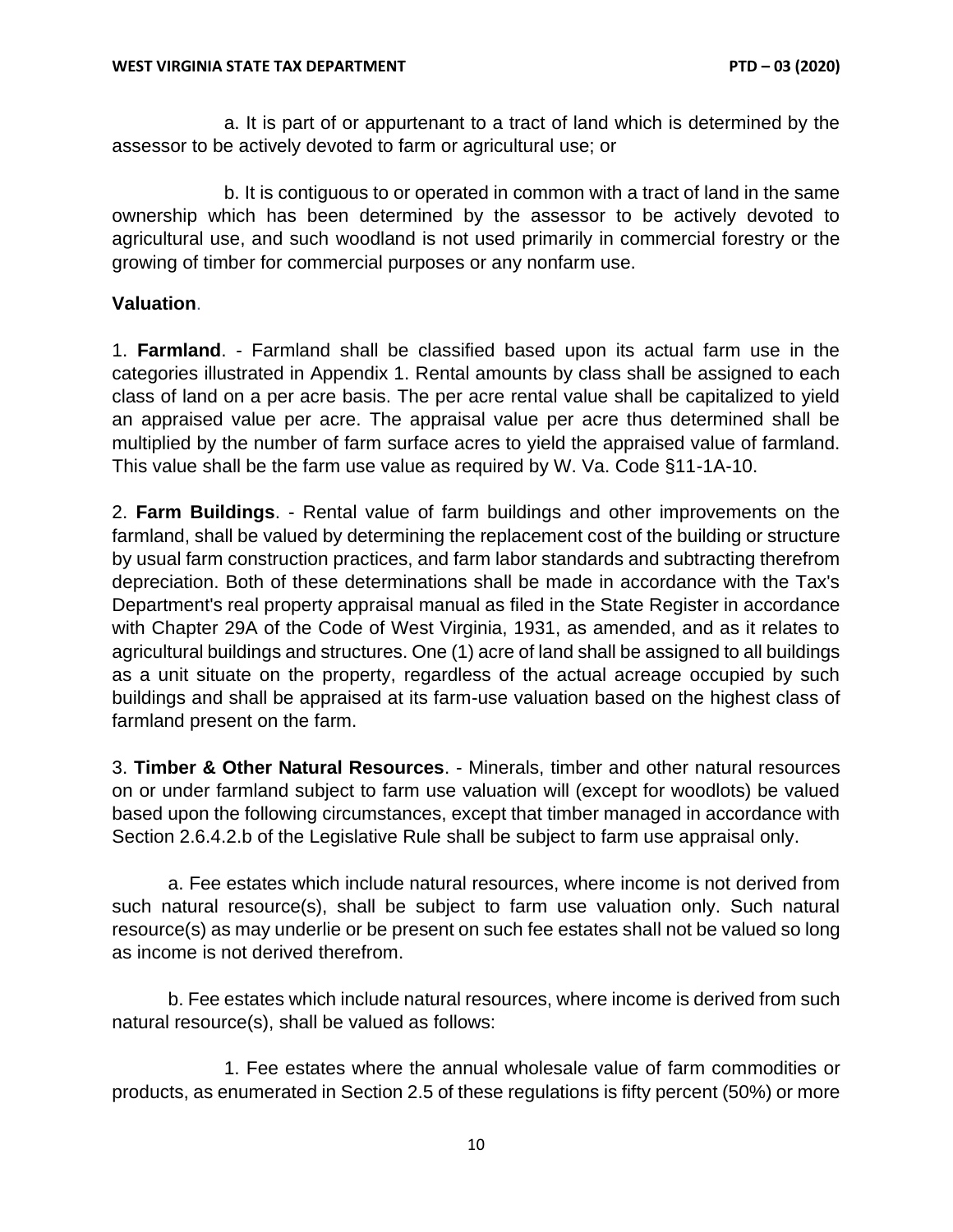of the usual annual gross income from all uses of the property, shall be subject to farm use valuation.

2. Fee estates where the annual wholesale value of farm commodities or products as enumerated in Section 2.5 of these regulations is less than fifty percent (50%) of the usual annual gross income from all uses of the property, shall be valued by adding to the surface farm use value, the applicable natural resource value as provided in West Virginia Leg. R. Series 1 11.4, 11.5, 11.6, 11.7, 11.8.

3. For the purposes of these regulations, payments in kind of natural resources to any person from such fee estates shall be considered nonfarm income. For example: Payments of so called "free gas" to lessors or tenants of a natural gas producing tract are nonfarm income for the purposes of these regulations.

c. Estates in land arising from the severance of the surface and any mineral estate, shall be valued as follows:

1. Each separate estate in land, if owned by the person requesting farm use valuation, shall be valued as follows:

a. Where the annual wholesale value of farm commodities or products 50% or more of the usual annual gross income from all separate estates, the property is subject to farm use valuation only.

b. Where the annual wholesale value of farm commodities or products is less than 50% of the usual annual gross income from all uses of the separate estates, the property shall be valued by adding to the surface farm use value, the applicable natural resource value as provided in West Virginia Leg. Reg. Series 1 11.4, 11.5, 11.6, 11.7, 11.8.

2. Where the owner of any freehold estate in land is not the person requesting farm use valuation, those estates are valued as follows:

a. The estate which encompasses the surface land is subject to farm use valuation.

b. The estate(s) which do not encompass surface land are valued as provided in West Virginia Leg. Reg. Series 1, 11.4, 11.5, 11.6, 11.7, 11.8. Property owned by a corporation or an unincorporated business is not considered a farm or land used for farming purposes unless the principal activity of the corporation or unincorporated business is the business of farming, and in the event that the controlling stock interest in a corporation is owned by another corporation, the corporation owning the controlling interest must also be in the business of farming, corporation or unincorporated business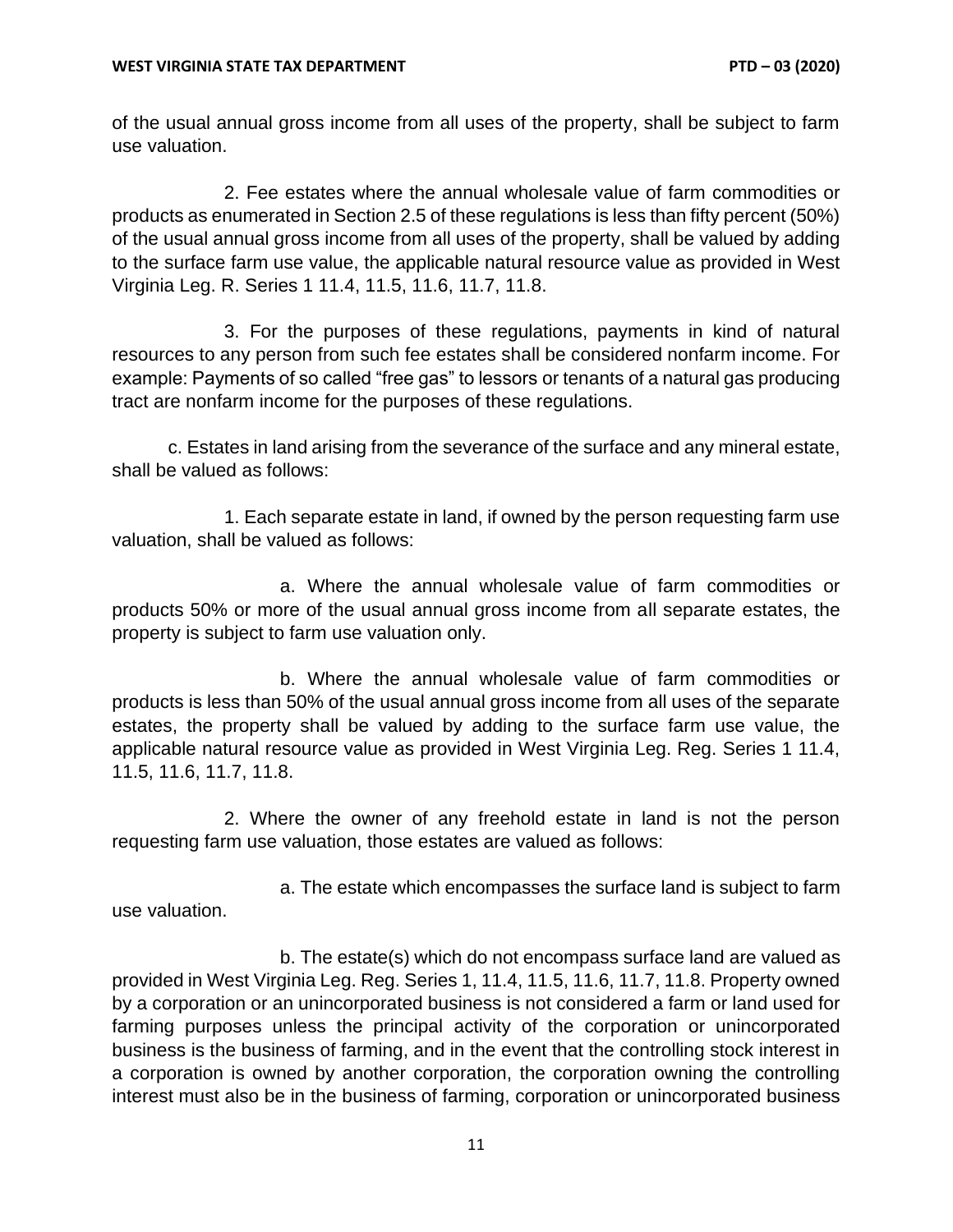shall be deemed to be primarily engaged in the business of farming if, the wholesale value of farm commodities or products is 50% or more of the annual gross income of the corporation or unincorporated business.

### <span id="page-11-0"></span>**Other Valuation Matters**

#### <span id="page-11-1"></span>**When Owner of Farmland Owns Minerals Under Farmland.**

The owner of the farmland may also own the coal, oil, natural gas of other natural resource under the farmland. In this situation eligible farmland will receive farm use valuation and be taxed in Class II. Natural resources under the farmland will be valued like other similar natural resources and taxed in Class III or Class IV, depending upon whether the natural resource is located within or outside a municipality.

#### <span id="page-11-2"></span>**When Owner of Farmland Does Not Own the Minerals Under Farmland.**

When the owner of the farmland does not own the natural resources under the farmland, use of part of the farmland by the owner of the natural resources to extract the natural resources from the ground will not destroy the farmer's farm use valuation for the portion of that acreage used as a bona fide farm.

#### <span id="page-11-3"></span>**Active Farm Properties**.

When coal rights are part of a "fee" estate and the surface qualifies as an active farm, the coal rights will be valued in the following manner:

(A) Where income or royalty is not derived from the coal rights (coal rights not leased or non-producing) the coal interest is not valued for property tax purposes.

(B) Where income or royalty is derived from the coal rights (coal rights leased or producing) the coal interest is valued as follows:

(1) Fee estates, where the annual wholesale value of farm commodities or products is 50% or more of the usual annual gross income from all uses of the property, are subject to farm use valuation. The coal interests are not valued in this situation.

(2) Fee estates, where the annual wholesale value of farm commodities or products is less than 50% of the usual annual gross income from all uses of the property, the applicable coal values are added to the surface farm use value. *See* 110 CSR 1-11.4(c)(8).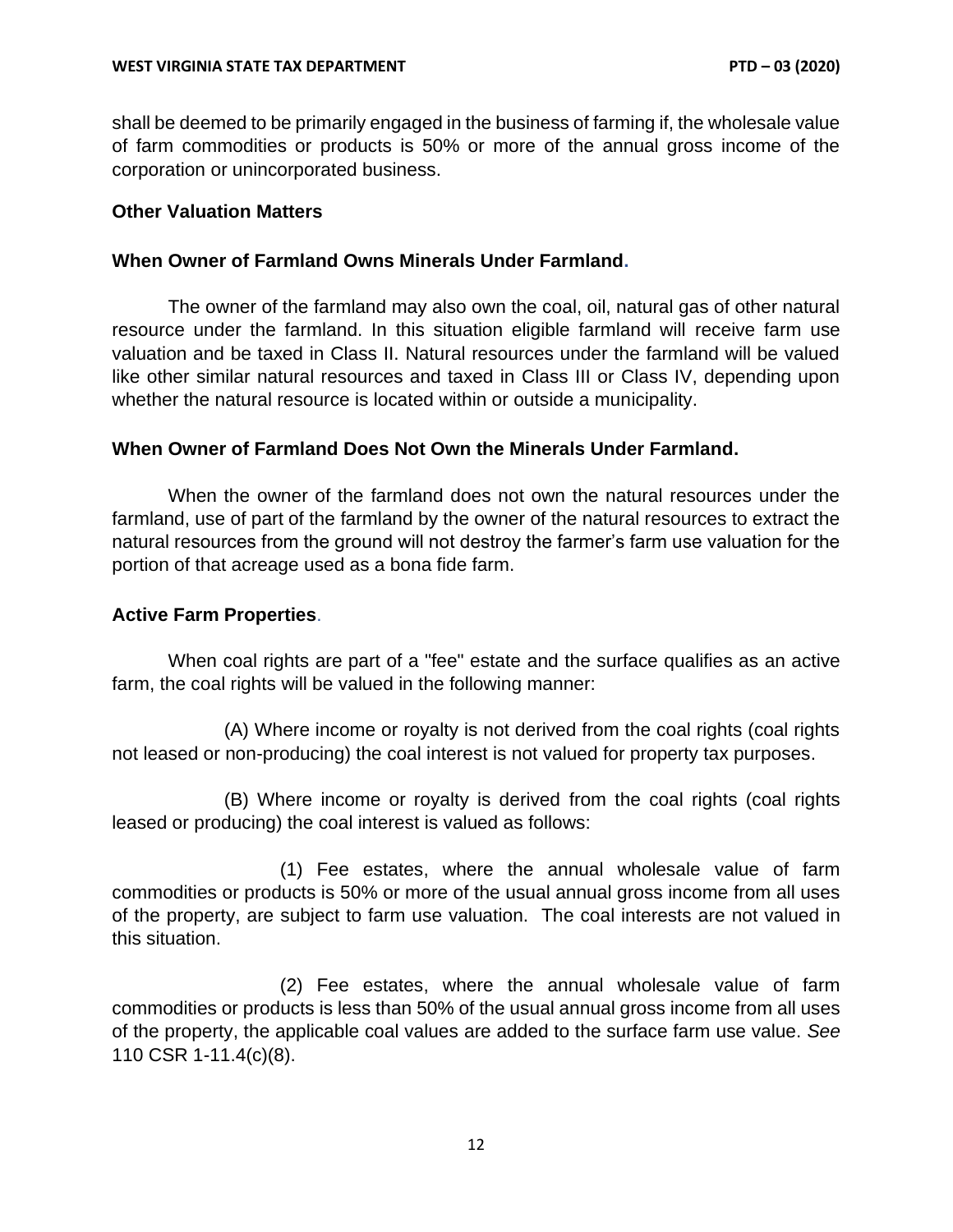#### <span id="page-12-0"></span>**Towers**

When a tower (typically a cell tower) is located on land eligible for farm use valuation, the location of the tower will not defeat farmland valuation for the land on which the tower is located. However, the tower is not farm equipment. It is valued by the county assessor like other towers and assessed to the owner of the tower.

Note: In the case of towers constructed on or after July 1, 2019 but before July 1, 2024, the value of the tower is determined by the West Virginia Board of Public Works and not be the county assessor. *See* W. Va. Code §§ 11-6L-2 and 11-6L-3.

#### <span id="page-12-1"></span>**Farmhouse**

When a farmhouse is located on the farmland, the house and one acre surrounding the farmhouse is valued as a homestead in the same manner as surrounding homes and properties not situated on farmland, taking into consideration such variables as location, resale value and accessibility. *See* W. Va. Code § 11-1A-3(f).

### <span id="page-12-2"></span>**Farmland Fee Estates**

Farmland fee estates which include natural resources, where income is not derived from the natural resource(s), are shall subject to farm use valuation only. Natural resource(s) that may underlie or be present on the fee estate are not be valued so long as they do not produce income. CSR 110-1H-2.6.6.3.a.

Farmland fee estates which include natural resources, where income is derived from such natural resource(s), are valued as follows:

1. Fee estates where the annual wholesale value of farm commodities or products, as enumerated in 110-1H-2.5, is 50% or more of the usual annual gross income from all uses of the property, are subject to farm use valuation. CSR 110-1H-2.6.3.b.1.

2. Fee estates where the annual wholesale value of farm commodities or products, as enumerated in110-1H-2.5, is less than 50% of the usual annual gross income from all uses of the property, are valued by adding to the surface farm use value the applicable natural resource value as provided in West Virginia Leg. Reg. Series 1 11.4, 11.5, 11.6, 11.7, 11.8. See CSR 110-1H-2.6.6.3.b.2.

3. For the purposes of valuation, payments in kind of natural resources to any person from the fee estates are considered nonfarm income. For example: Payments of so called "free gas" to lessors or tenants of a natural gas producing tract are nonfarm income for the purposes of valuation. See CSR 110-1H-2.6.6.3.b.3.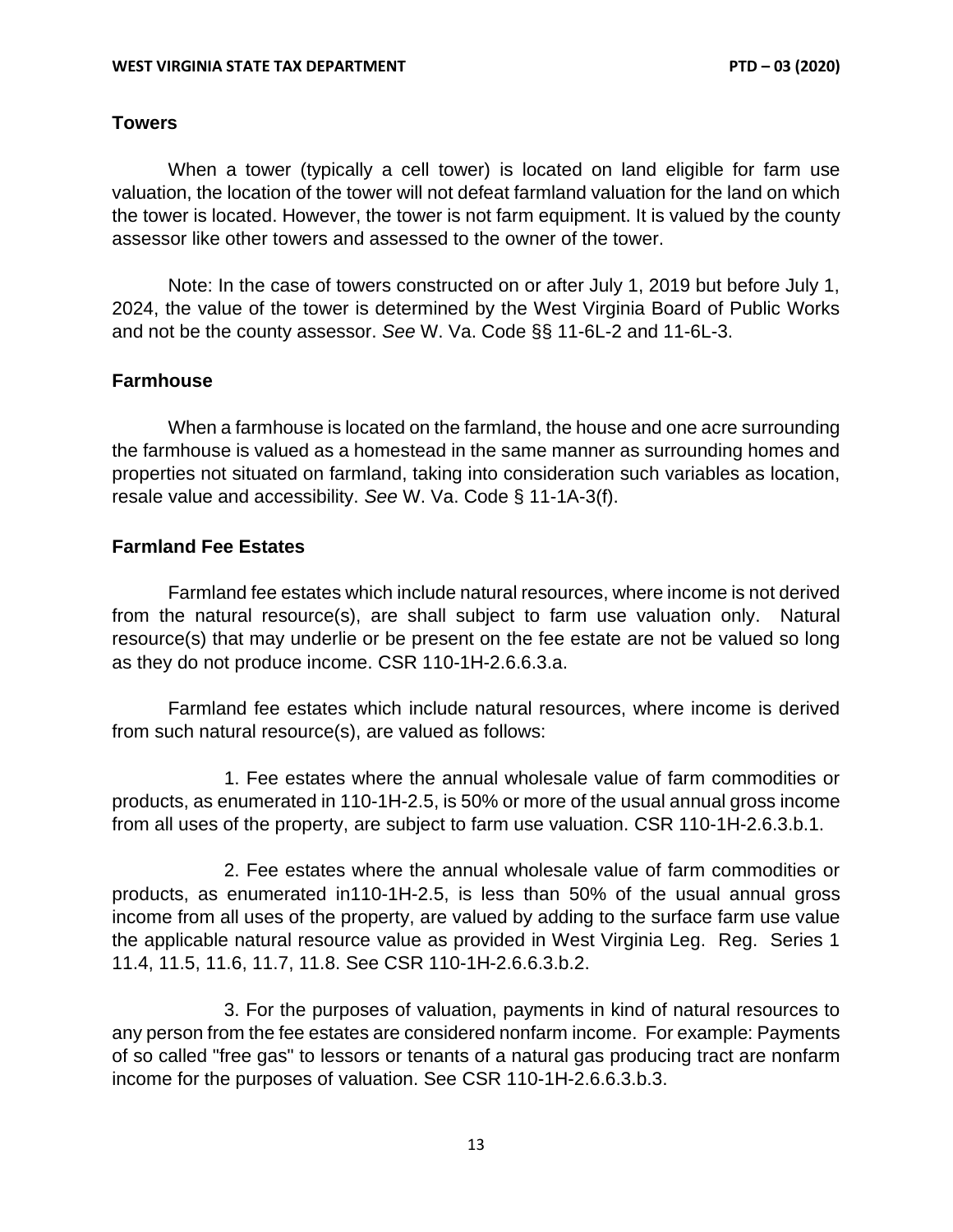Estates in land arising from the severance of the surface and any mineral estate, are valued as follows:

1. Each separate estate in land, if owned by the person requesting farm use valuation, are valued as follows:

a. Where the annual wholesale value of farm commodities or products is 50% or more of the usual annual gross income from all separate estates, the property is only subject to farm use valuation. See CSR 110-1H-2.6.6.3.c.1.a.

b. Where the annual wholesale value of farm commodities or products is less than 50% of the usual annual gross income from all uses of the separate estates, the property is valued by adding to the surface farm use value, the applicable natural resource value as provided in West Virginia Leg. Reg. Series 1 11.4, 11.5, 11.6, 11.7, 11.8. See CSR 110-1H-2.6.6.3.c.1.b.

2. Where the owner of any freehold estate in land is not the person requesting farm use valuation, those estates shall be valued as follows:

a. The estate which encompasses the surface farmland is subject to farm use valuation.

b. The estate(s) which do not encompass surface farmland are valued as provided in West Virginia Leg. Reg. Series 1, 11.4, 11.5, 11.6, 11.7, 11.8. However, nothing in the legislative rule alters the method of valuation of lands or minerals owned by domestic or foreign corporations. Property owned by a corporation or an unincorporated business is not considered a farm or land used for farming purposes unless the principal activity of the corporation or unincorporated business is the business of farming, and in the event that the controlling stock interest in a corporation is owned by another corporation, the corporation owning the controlling interest must also be in the business of farming. A corporation or unincorporated business is deemed to be primarily engaged in the business of farming if, the wholesale value of farm commodities or products is 50% or more of the annual gross income of the corporation or unincorporated business.

Rental information on a cash or share basis for pasture, tillable and wood lot land is collected and verified by the Tax Commissioner, or assessors in each county. However, where rental information is not available or is deemed insufficient by the assessor in any given locale then rental information from similar neighboring locales, may be considered in order to determine the rent attributable to each classified acre of farmland. If that information is also deemed by the Tax Commissioner to be insufficient, the Commissioner may use the best rental information available to the Commissioner. *See* CSR § 110-1H-2.6.5.1.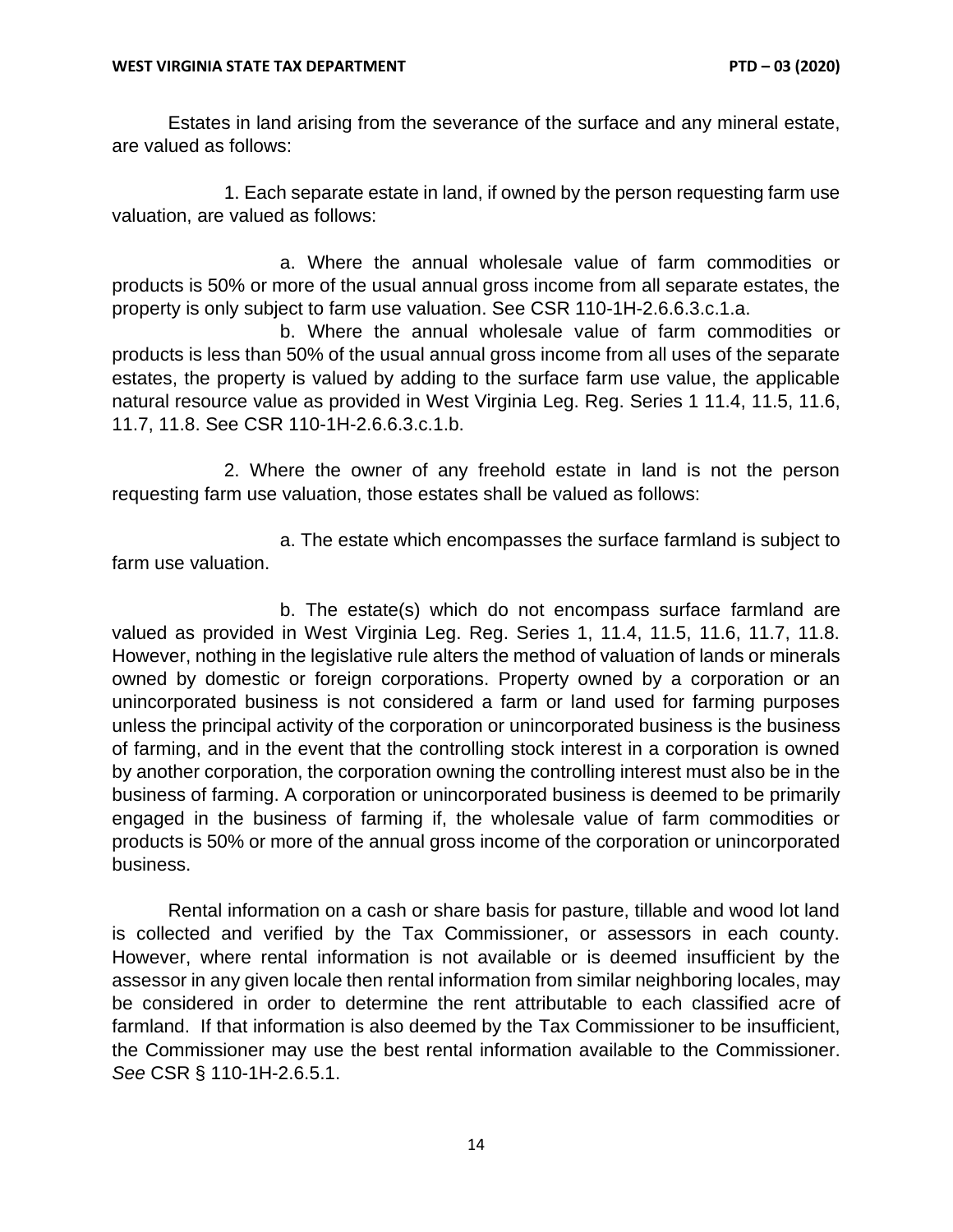Rental rates shall be established annually by the county assessor after a review of identifiable, willing seller-willing buyer arms-length farmland leases that have occurred in the State of West Virginia during the eight (8) years (W. Va. Code §11-1A-3) prior to the appraisal date and through review of any other appropriate information. The review shall give primary emphasis to the information and leases transacted during the most recent years. *See* CSR § 110-1H-2.6.5.2.

### <span id="page-14-0"></span>**Farm Buildings**.

The rental value of farm buildings and other improvements on the farmland but not the farmhouse, are valued by determining the replacement cost of the building or structure by usual farm construction practices, and farm labor standards and subtracting therefrom depreciation. Both of these determinations are made in accordance with the Tax's Department's real property appraisal manual as filed in the State Register in accordance with Chapter 29A of the Code of West Virginia, 1931, as amended, and as it relates to agricultural buildings and structures. One (1) acre of land shall be assigned to all buildings as a unit situate on the property, regardless of the actual acreage occupied by such buildings and shall be appraised at its farm-use valuation based on the highest class of farmland present on the farm. See CSR § 110-1H-2.6.6.2. The farm building rule does not apply to the farmhouse.

### <span id="page-14-2"></span><span id="page-14-1"></span>**Common Reason's for County Assessor Denying Farm Use Valuation**

The most common reasons for denial of farm use valuation are:

- Failure to file the application on time.
- Failure to file a complete application.
- Failure to provide sufficient information on the application.
- Failure to meet the minimum production and income requirements.

### <span id="page-14-3"></span>**Disqualifications**

- Property that is owned by a corporation or an unincorporated business, e.g., a partnership or LLC, is not eligible for farm use valuation unless farming is the primary business activity of the entity.
- The "primary business activity" of a corporation or other business entity is determined by the ratio of the value of its farm production to the entity's gross income from all sources. If the value of farm products is 50% or more of the gross income of the business, then farming is deemed to be its primary business activity.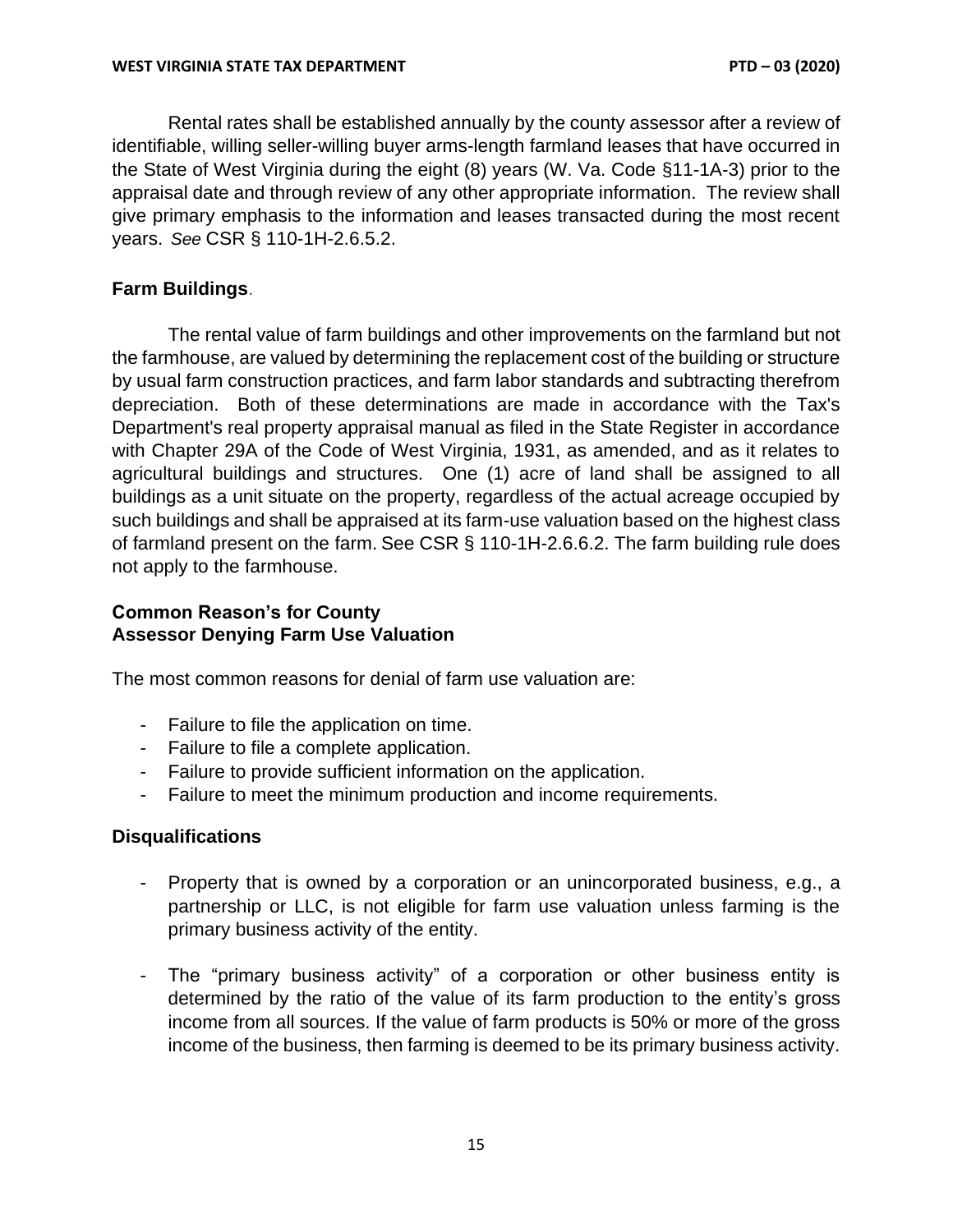- The assessor may require a business to provide verification of its gross income, in the form of the entity's federal income tax return. If so, the information may be used by the assessor for that limited purpose only. The federal income tax return is confidential information under W. Va. Code § 11-1A-23 and may not be disclosed to the public or used for any other purposes.

### <span id="page-15-0"></span>**Exceptions**

- If the land is used to grow a crop that does not produce a harvest annually, it may still qualify for farm use valuation, provided it meets all of the other criteria to be a farm during the years when it does produce a crop.
- If the crops fail due to a natural disaster, such as a flood, earthquake, or hurricane that causes great damage or loss of life, the land may still qualify for farm use valuation.
- If a farming operation is in the planning stages, and will not produce a crop in a given year, it may still qualify for farm use valuation, provided that the crops are in the ground, or the livestock has been acquired, on or before July 1 of the assessment year, and a written plan of production is filed with the county assessor along with the application for farm use valuation.

### <span id="page-15-1"></span>**Appealing Denial of Farm Use Valuation**

# <span id="page-15-2"></span>**Timetable for Filing Application and Appeals**

The following timetable shows the final dates for filing the farm use application, for filing appeals and for the issuance of administrative decisions at each step of the application and appeal procedure.

**September 1** - The taxpayer's farm use application must be filed with the county assessor after June 30th and on or before September 1<sup>st</sup> of the calendar year for the next property tax year. When September 1<sup>st</sup> falls on a weekend or holiday, or other non-business day, the deadline for filing is extended by law until the next business day.

**October 1** - The county assessor must grant or deny the application in writing and notify the applicant of his or her decision within thirty (30) days of receipt of the application.

**October 31** - The applicant may appeal the assessor's decision to the Tax Commissioner within thirty (30) days of notification of the decision.

**January** 1 **of next calendar year** - The Tax Commissioner must rule on the applicant's appeal on or before January 1<sup>st</sup>. An adverse decision of the Tax Commissioner may be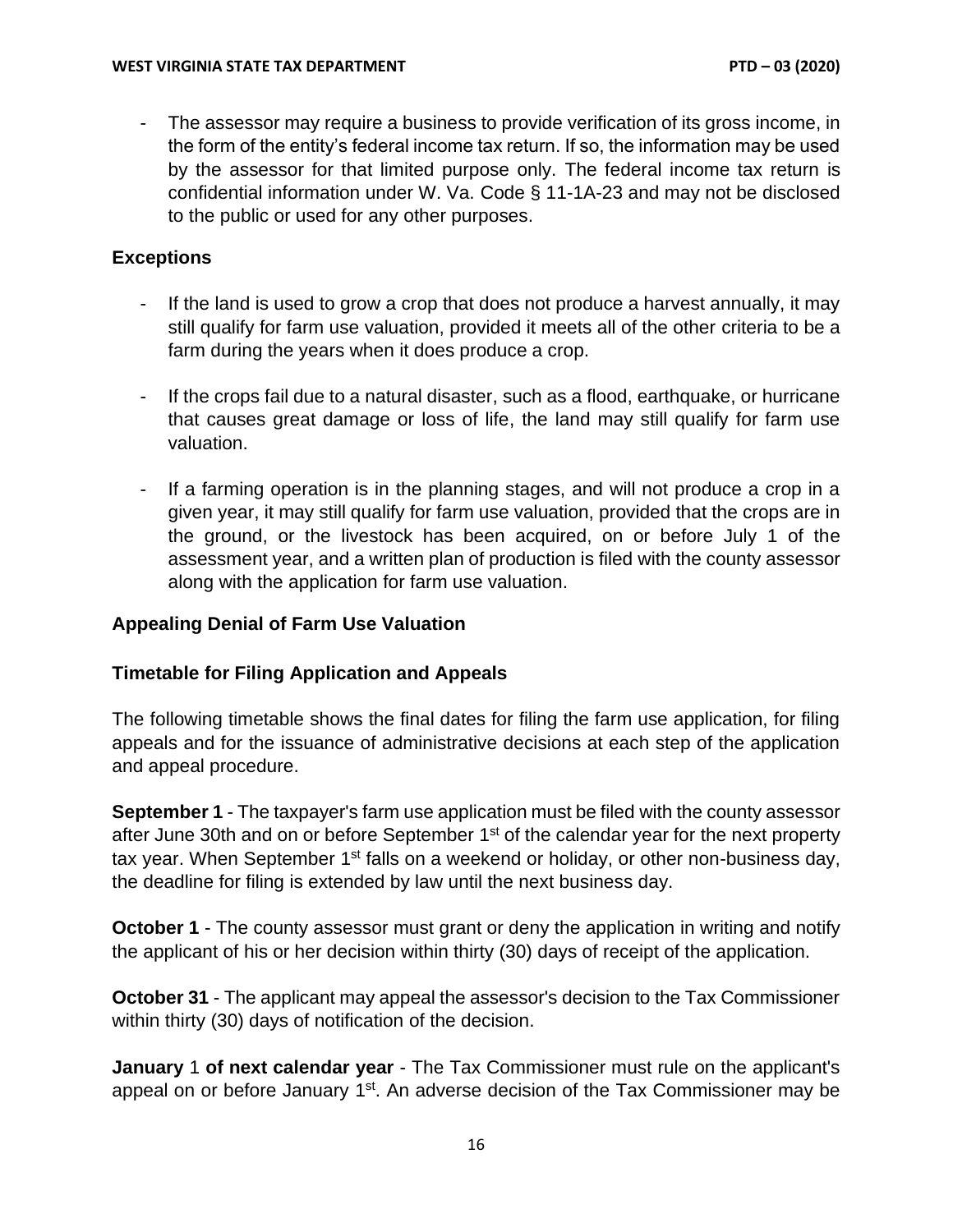appealed to the circuit court of the county where the property is located, under the procedures set forth in W. Va. Code §11-3-25. Information on how to file an appeal may be obtained from the clerk of the circuit court.

**February 1** - When the Tax Commissioner rules in favor of the applicant, finding that the property in controversy is a "farm" or "farms" within the meaning of W. Va. Code §11-1a-3(i) and the legislative rules for farmland valuation, and the applicant disagrees with the county assessor's assessed value for the property, the taxpayer may appeal that value to the county commission sitting as a board of equalization and review under the provisions of W. Va. Code §11-3-24. The county commission begins meeting as a board of equalization and review not later than February 1 of the property tax year for the purpose of equalization and review of property values for that year. The board may adjourn sine die any time after February 15 when its work for the year is completed. The board must complete its work adjourn sine die by February 28 of that year. *See* W. Va. Code §11-3-24.

**Appeal to Circuit Court** – When the taxpayer protests the assessed value of the farm determined by the county assessor and the taxpayer disagrees with the value determined by the board of equalization and review, the taxpayer may appeal the board's value to circuit court within 30 days after the board of equalization and review adjourns sine die. *See* W. Va. Code § 11-3-25.

# <span id="page-16-0"></span>**Definitions**

Certain terms used in this publication and in the statutes and rules providing for farm use valuation are defined as follows:

"Agriculture" means cultivation of the soil, including the planting and harvesting of corps and the breeding and management of livestock. See W. Va. Code §11-5-3. Unless the context requires a more limited meaning, the term "agriculture" includes "horticulture" and "grazing". In this context, the term "agriculture" shall mean the production of food, fiber, and ornamental woodland products, by means of cultivation, tillage of the soil and by the conduct of farm animal; livestock, dairy, apiary, equine or poultry husbandry, and the practice of horticulture, or any other plant or farm animal production and all farm practices related, usual or incidental thereto, including storage, packing, shipping and marketing, but not including any manufacturing, milling or processing of such products by persons other than the producer thereof. See W. Va. Code §19-19-2(a). Agriculture does not include commercial forestry or the growing of timber for commercial purposes. However, the growing of Christmas trees, orchards and nursery stock is not deemed to be commercial forestry or the growing of timber for commercial purposes. See W. Va. Code §11-1a-3(f) and (g), definitions "farm" and "farming purposes".

"Agricultural" means of or relating to agriculture.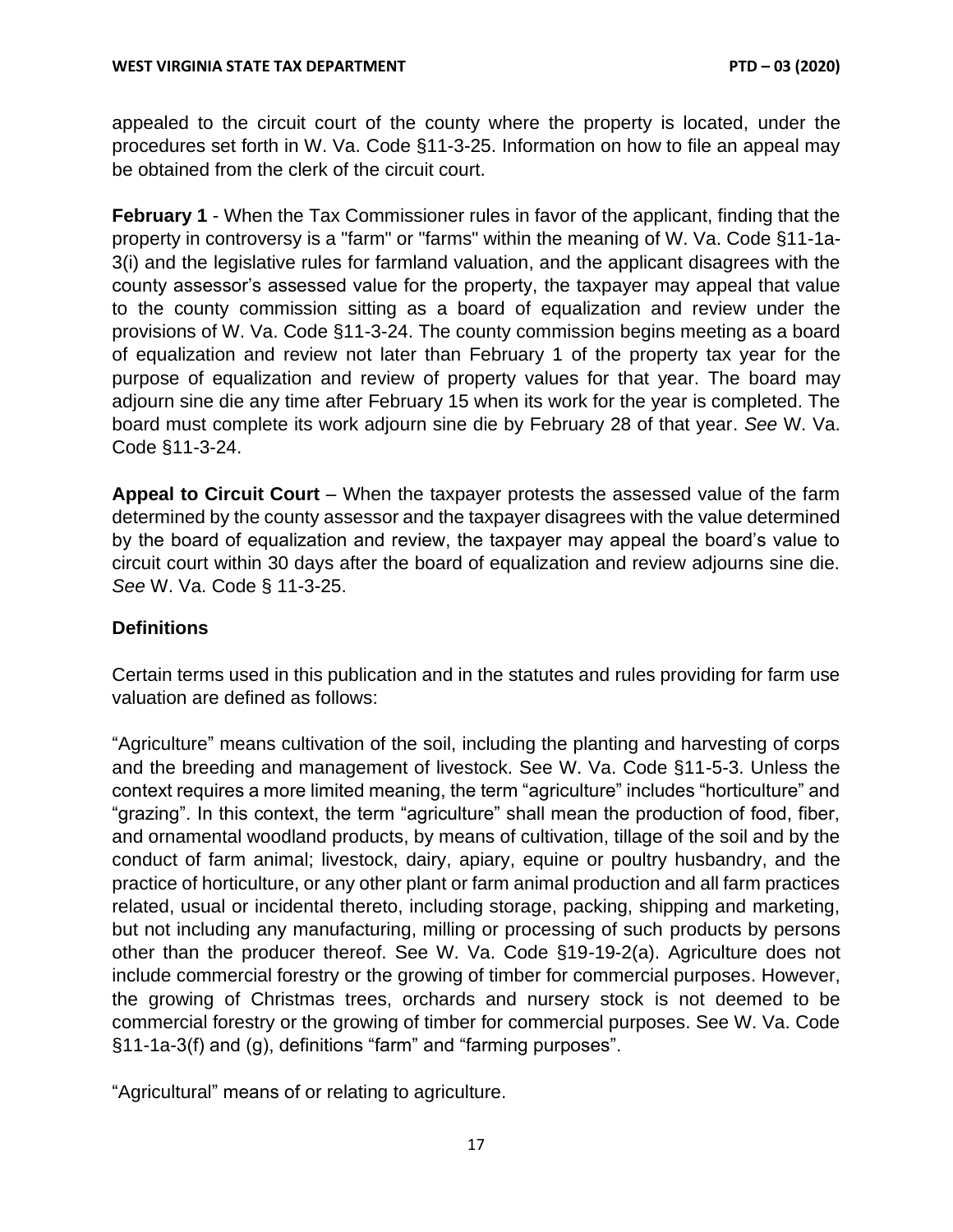"Agricultural land" means

1. Not less than five (5) acres of land and the improvements thereupon, used or usable in the production of agricultural or farm products having an annual value of one \$1,000.00, or more, by the conduct of the business of agriculture, as defined above. See W. Va. Code §19-19-2(b), or

2. Less than five (5) acres of land, part or all of which is used to produce agricultural or farm products for sale, if annual gross proceeds from such sales are \$500.00 or more.

### "Custom farming" means farming undertaken for others under a contract.

"Farm" means and includes land currently being used primarily for farming purposes, whether by the owner thereof or by a tenant, and which has been so used for at least seasonally during the year next preceding the then current tax year, but shall not include lands used primarily in commercial forestry or the growing of timber for commercial purposes; and shall not include one acre surrounding the principal residence situate on a farm which shall be valued as a homesite in the same manner as surrounding homes and properties not situated on farmland, taking into consideration such variables as location, resale value and accessibility. The commissioner of agriculture shall formulate criteria upon which a parcel of land qualifies as a "farm." The county assessor may require the assistance of the Commissioner of Agriculture in making a determination of whether a parcel of land qualifies as a "farm." W. Va. Code § 11-1A-2(f).

"Farm animal" means and includes any animal commonly found on a farm except that wildlife shall not be considered or deemed to be a farm animal unless intentionally and legally nurtured or raised and is intended for farm work, consumption as food or other commercial activity. This would include, but not be limited to, catfish, rabbits, buffalo, mink, foxes and otters. 110 CSR 1A, §2.5.7.

"Farming purposes" means the utilization of land to produce for sale, consumption or use, any agricultural products, including, but not limited to, livestock, poultry, fruit, vegetables, grains or hays or any of the products derived from any of the foregoing, tobacco, syrups, honey, and any and all horticultural and nursery stock, Christmas trees, all sizes of ornamental trees, sod, seed and any and all similar commodities or products including farm wood lots and the parts of a farm which are lands lying fallow, or in timber or in wastelands. W. Va. Code § 11-1A-2(g)

"Farm building" means structures which directly contribute to the operation of the farm. Farm building includes tenant houses and quarters furnished farm employees without rent as part of the terms of their employment. 110 CSR 1A, §2.5.8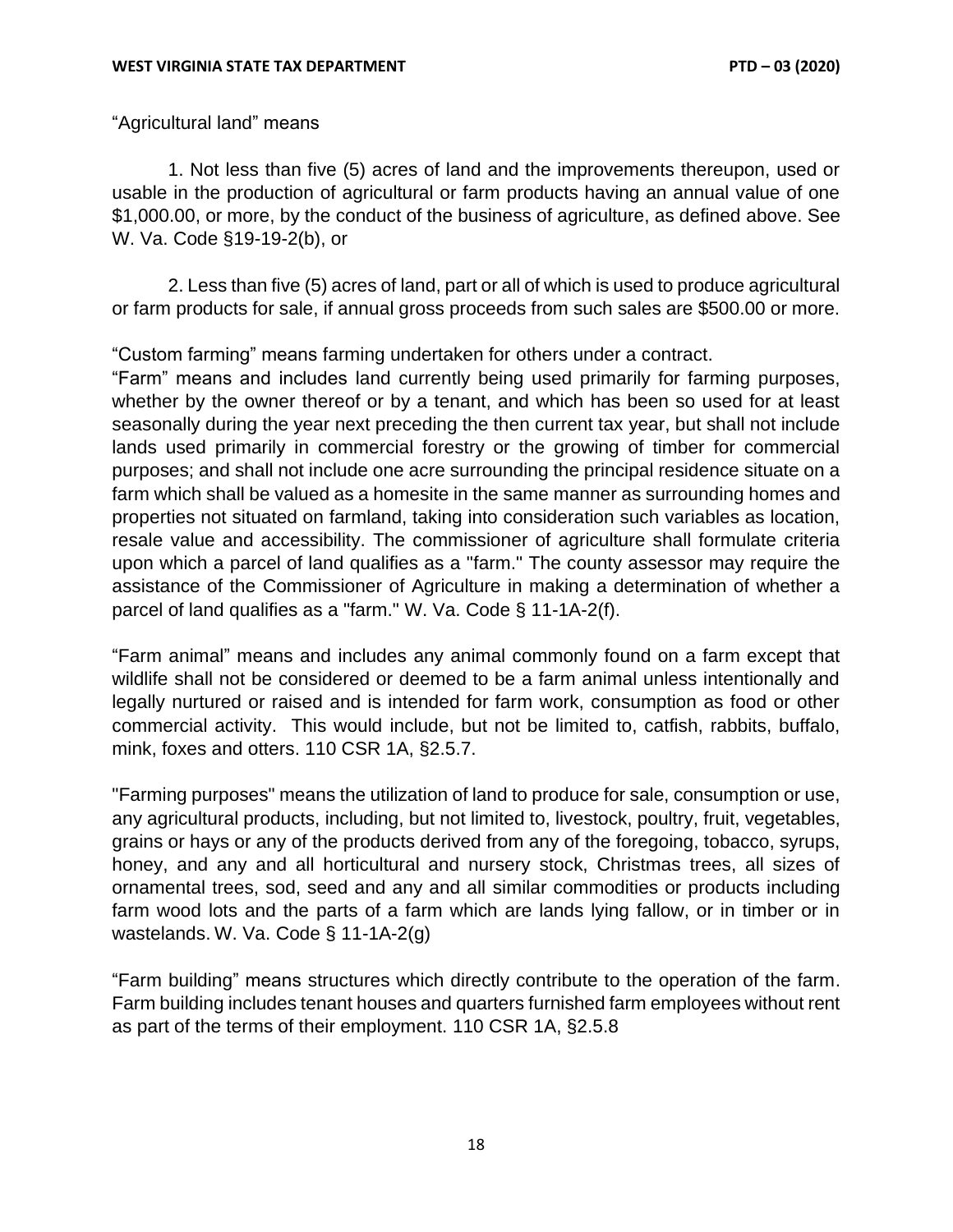"Farm rent" means the consideration paid by a lessee to lease land used for farming purposes. Such consideration may be in cash or in kind, or a combination thereof. 110 CSR 1A, §2.5.10

"Farm use valuation" means a value estimated by capitalizing the fair and reasonable income which farm property might be expected to earn in the locality where situated, if rented.

"Grazing" means the use of land for pasturage. W. Va. Code §11-5-3; 110 CSR 1A, §2.5.15.

"Horticulture" means plant production of every character except forestry and plants not legally grown. 110 CSR 1A, §2.5.16.

"Horticultural" means of or relating to horticulture. 110 CSR §2.5.17

"Normal gross rent" means the rental amount which a property would attain in the open market at the time of appraisal, whether it is higher, lower or the same as the actual contract rent. 110 CSR §2.5.21

"Nursery" means and includes any ground or premises on or in which plants are grown for sale or distribution and transplanting. This may include any place where nursery stock is being treated, packed or stored in preparation for sale, if such place is leased to or owned by the same person (including a firm or corporation) who owns the plants while they are growing in the same nursery. 110 CSR 1A, §2.5.22.

"Nursery stock" means all trees, shrubs and woody vines, including ornamentals, bush fruits, grapevines, fruit trees and nut trees, whether cultivated, native or wild, and all buds, grafts, scions, fruit pits and cuttings from such plants. It also shall mean sod, including sod plugs and sod producing plants, and herbaceous plants, including strawberry plants, narcissus plants and narcissus bulbs. Florists' or greenhouse plants for inside culture or use shall not be considered nursery stock, except that all woody plants, whether greenhouse or field grown, if for outside planting, are hereby defined as "nursery stock". See West Virginia Code §19-12-2(g). No plant is considered nursery stock unless it is situated in an actual "nursery," as defined above and in 110 CSR 1A, §2.5.21.

"Plant" and "plant products" mean trees, shrubs, vines; forage, fiber, cereal plants and all other plants; cuttings, grafts, scions, buds and all other parts of plants; and fruit, vegetables, roots, bulbs, seeds and all other parts of plants and plant products. *See* W. Va. Code §19-12-2(i), and 110 CSR 1A, §2.5.24.

"Timberland" means any surface real property except farm woodlots of not less than 10 contiguous acres which is primarily in forest and which, in consideration of their size, has sufficient numbers of commercially valuable species of trees to constitute at least 40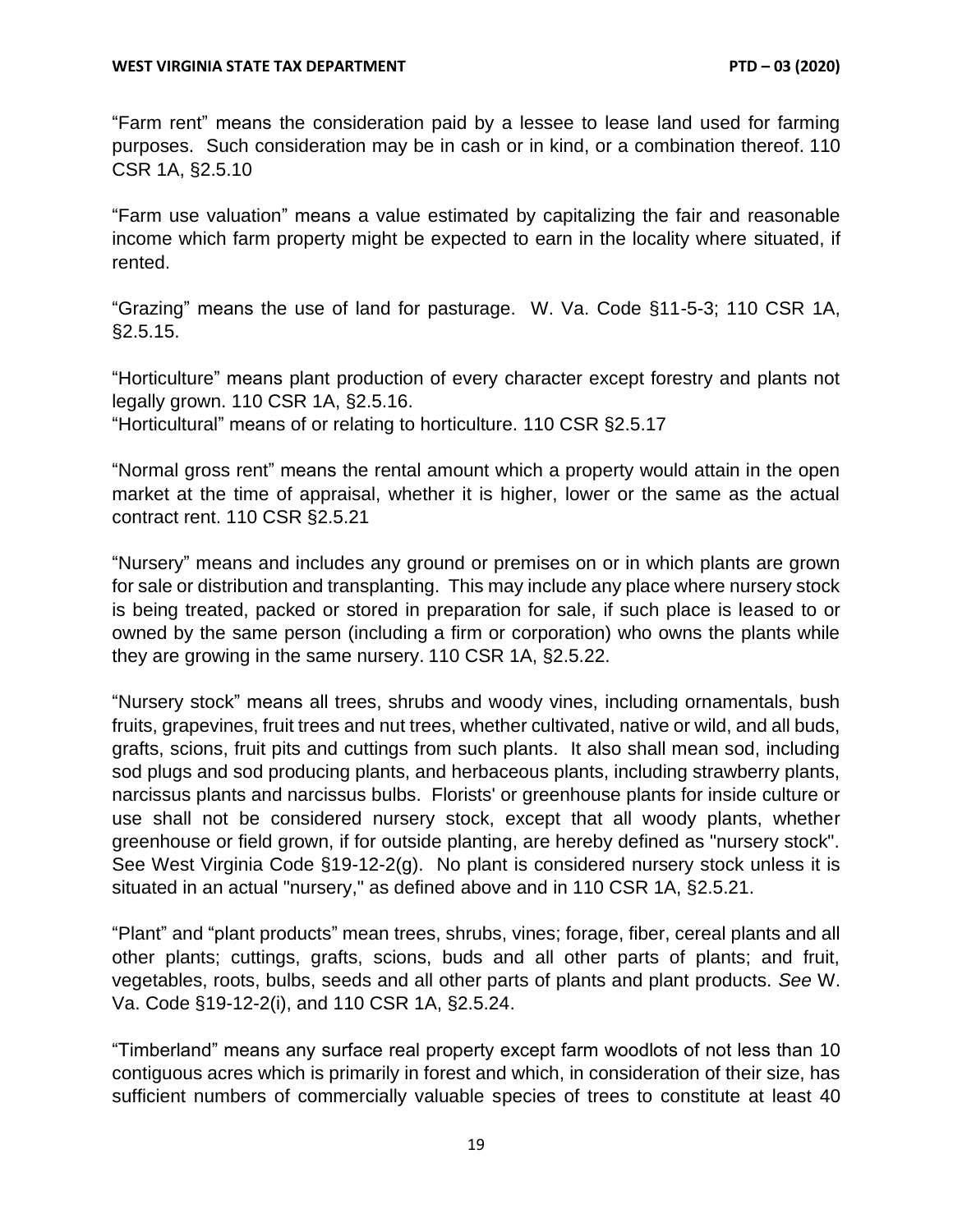percent normal stocking of forest trees which are well distributed over the growing site. W. Va. Code § 11-1C-2(a)

"Managed timberland" is defined in and means surface real property, except farm woodlots, of not less than 10 contiguous acres which is devoted primarily to forest use and which, in consideration of their size, has sufficient numbers of commercially valuable species of trees to constitute at least 40 percent normal stocking of forest trees which are well distributed over the growing site and that is managed pursuant to a plan provided for in W. Va. Code § 11-1C-10. W. Va. Code § 11-1C-2(b). However, none of the following may be considered as managed timberland:

(1) Any tract or parcel of real estate, regardless of its size, which is part of any subdivision that is approved or exempted from approval pursuant to the provisions of a planning ordinance adopted under the provisions W. Va. Code § 8-24-1 *et seq*.; or

(2) Any tract or parcel of real estate, regardless of its size, which is subject to a deed restriction, deed covenant or zoning regulation which limits the use of that real estate in a way that precludes the commercial production and harvesting of timber upon it.

"Wood lot" means that portion of a farm in timber but shall not include land used primarily for the growing of timber for commercial purposes except that Christmas trees, or nursery stock and woodland products, such as nuts or fruits harvested for human consumption, shall be considered farm products and not timber products. 110 CSR §2.5.26.2.

"Woodland products" means cut trees, firewood, posts, rails, splints, logs, limbs and similar wood products and hickory nuts, walnuts, beechnuts, butternuts, and similar edible nuts or fruits of woody plants and maple sap used in making syrup and maple sugar. 110 CSR §2.5.26.3

#### <span id="page-19-0"></span>**Laws and Rules**

W. Va. Const. Article X, § 1b, Property tax limitation and homestead exemption amendment of 1982, Subsection B.

W. Va. Code § 11-1A-3. Definitions. W. Va. Code § 11-1A-10. Valuation of farm property. W. Va. Code § 11-1C-2. Definitions.

The West Virginia Constitution and the Sections of the West Virginia Code listed above are posted at the Legislature's website. [http://www.wvlegislature.gov/#](http://www.wvlegislature.gov/)

W. Va. Code of State Rules, Title 110, Series 1A. Valuation of Farmland and Structures Situated Thereon for Ad Valorem Property Tax Purposes. This rule is posted at the